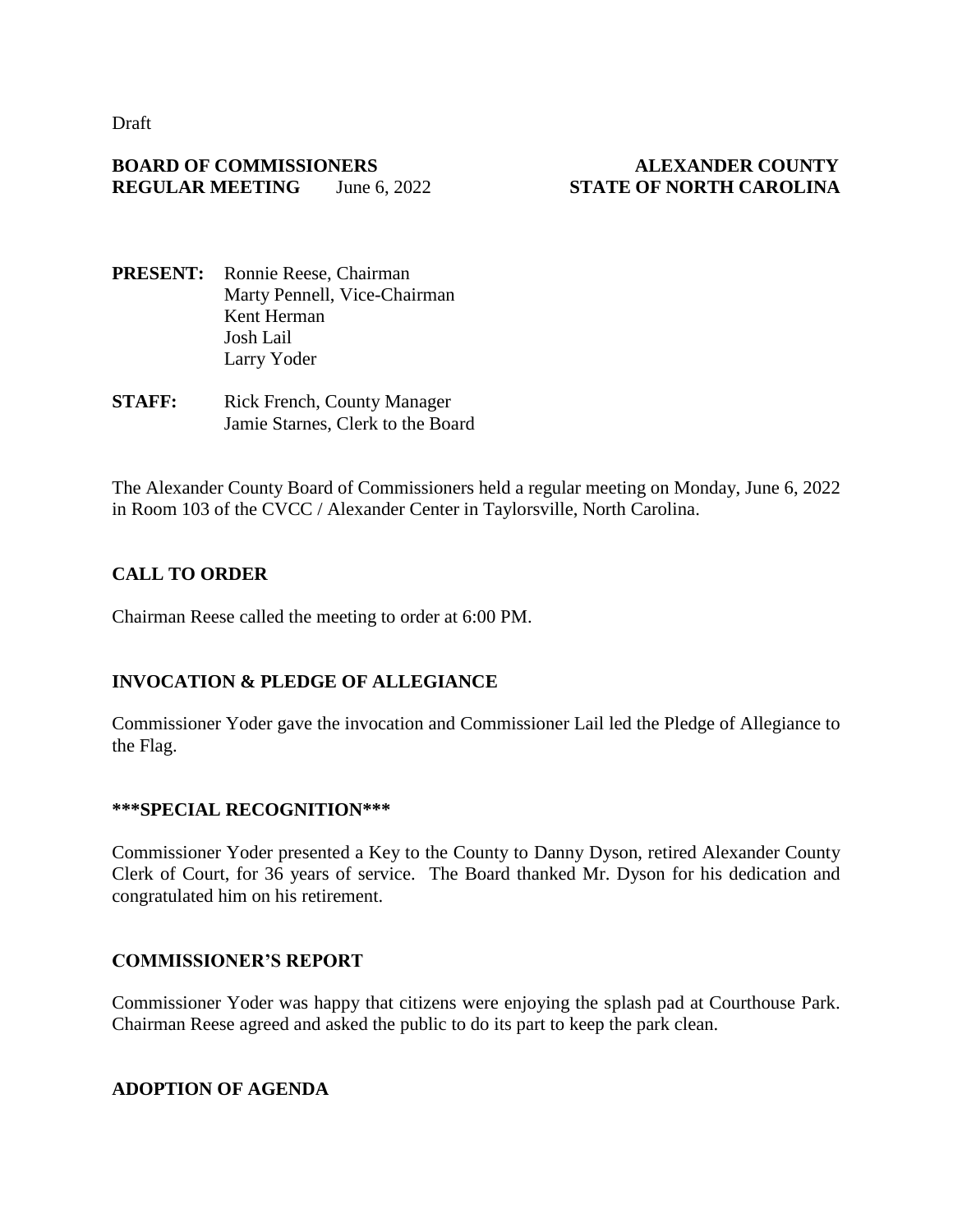Commissioner Yoder made a motion to adopt the agenda as presented. Vice-Chairman Pennell seconded the motion, which passed unanimously.

## **PUBLIC COMMENT**

No one spoke during the Public Comment Period.

## **PUBLIC HEARING: NUISANCE CASE #829 - CALE**

Cody Bowers, Code Enforcement Officer, presented Nuisance Case #829 for property located at 1078 Willie McLeod Road owned by Judy Cale who lives in Supply, NC. The first inspection was conducted in early October 2021 and a notice of violation was sent on October 8, 2021 related to the accumulation of trash providing a habitat for snakes, rats, vermin, etc. A second notice of violation was hand-delivered to the property on November 15, 2021 at which time Mr. Bowers was able to take photos of bagged household garbage and other debris in the garage that reached at least 5 feet in height.

In December 2021, Mr. Bowers' duties changed which caused this case to be delayed; however, additional complaints have been received to date on this property. He reported having recently spoken directly to Ms. Cale who relayed that she has no control of the occupants of the residence; however, she was informed that all legal and financial responsibility falls on the property owner. As of today, no efforts have been made towards clean-up of the property and the conditions appear to have worsened.

Mr. Bowers provided a staff recommendation that this property be deemed a nuisance and orders of abatement be issued, pointing out that if the owner failed to abate the nuisance within the timeframe chosen by the Board, N.C.G.S. 160A-193 allowed the County to remove or remedy the nuisance with all costs incurred charged to the property owner.

After a motion by Chairman Reese, second by Commissioner Yoder, and unanimous vote, the public hearing was called to order and comments requested. There being none, Chairman Reese made a motion to close the public hearing. Commissioner Yoder seconded the motion, which passed unanimously.

Chairman Reese made a motion to deem the property located at 1078 Willie McLeod Road a nuisance and issue an order of abatement, allowing the property owner 30 days to comply. Commissioner Lail seconded the motion, which passed unanimously.

## **PUBLIC HEARING: 2022-2023 ALEXANDER COUNTY PROPOSED BUDGET**

Rick French, County Manager, stated that the proposed Alexander County General Fund budget for FY 2022-2023 presented at the May 16, 2022 Commissioners' Meeting totaled \$52,385,587 and included a 4-cent property tax decrease. Since that time, several revisions have taken place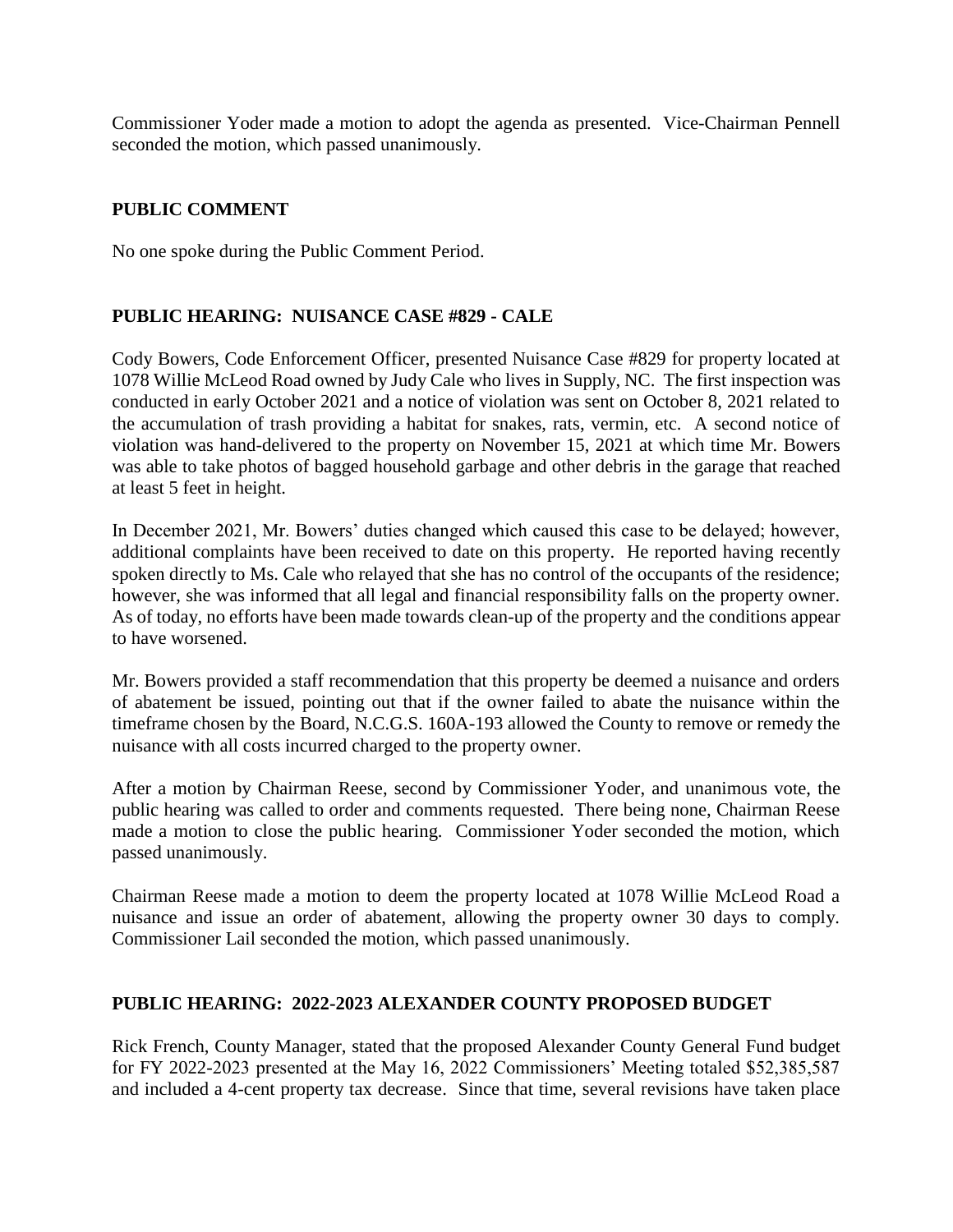including a substantial increase in DSS salaries, updated cost estimates to remount an ambulance, and the addition of a few vehicles and positions. Mr. French also pointed out that guidance was needed regarding financial assistance for volunteer fire departments as well as whether to remove the 4-cent tax decrease, noting that a budget work session was scheduled for Monday, June 13, 2022 at 5:00 PM in the Administration Building lower level conference room.

After a motion by Chairman Reese, second by Commissioner Herman, and unanimous vote, the public hearing was called to order and comments requested. There being none, Commissioner Yoder made a motion to close the public hearing. Commissioner Herman seconded the motion, which passed unanimously.

# **PUBLIC HEARING: RE-ADOPTION OF ALEXANDER COUNTY COMPREHENSIVE PLAN**

Alison Adams, WPCOG Community & Regional Planning Director, explained that N.C.G.S. 160D-501 required local governments to have a reasonably maintained comprehensive plan in place by July 1, 2022; therefore, she recommended the Board readopt the Alexander County Comprehensive Plan.

After a motion by Chairman Reese, second by Vice-Chairman Pennell, and unanimous vote, the public hearing was called to order and comments requested. There being none, Chairman Reese made a motion to close the public hearing. Commissioner Yoder seconded the motion, which passed unanimously.

Chairman Reese made a motion to readopt the Alexander County Comprehensive Plan. Commissioner Lail seconded the motion, which passed unanimously.

## **PUBLIC HEARING: HAZARDOUS MATERIALS CONTAINMENT PLAN UPDATE**

Rick French, County Manager, presented the updated Alexander County Hazardous Materials Containment Plan that was adopted in 1992. In order to allow additional time for the chiefs of each fire department as well Alexander Rescue Squad to review the proposed changes and provide input prior to approval, he requested the Board continue the public hearing until the July 18, 2022 Commissioners' Meeting.

After a motion by Commissioner Yoder, second by Commissioner Herman, and unanimous vote, Chairman Reese called the public hearing to order and requested any comments. There being none, Chairman Reese made a motion to continue the public hearing until the July 18, 2022 Commissioners' Meeting. Commissioner Yoder seconded the motion, which passed unanimously.

## **SALES TAX REPORT**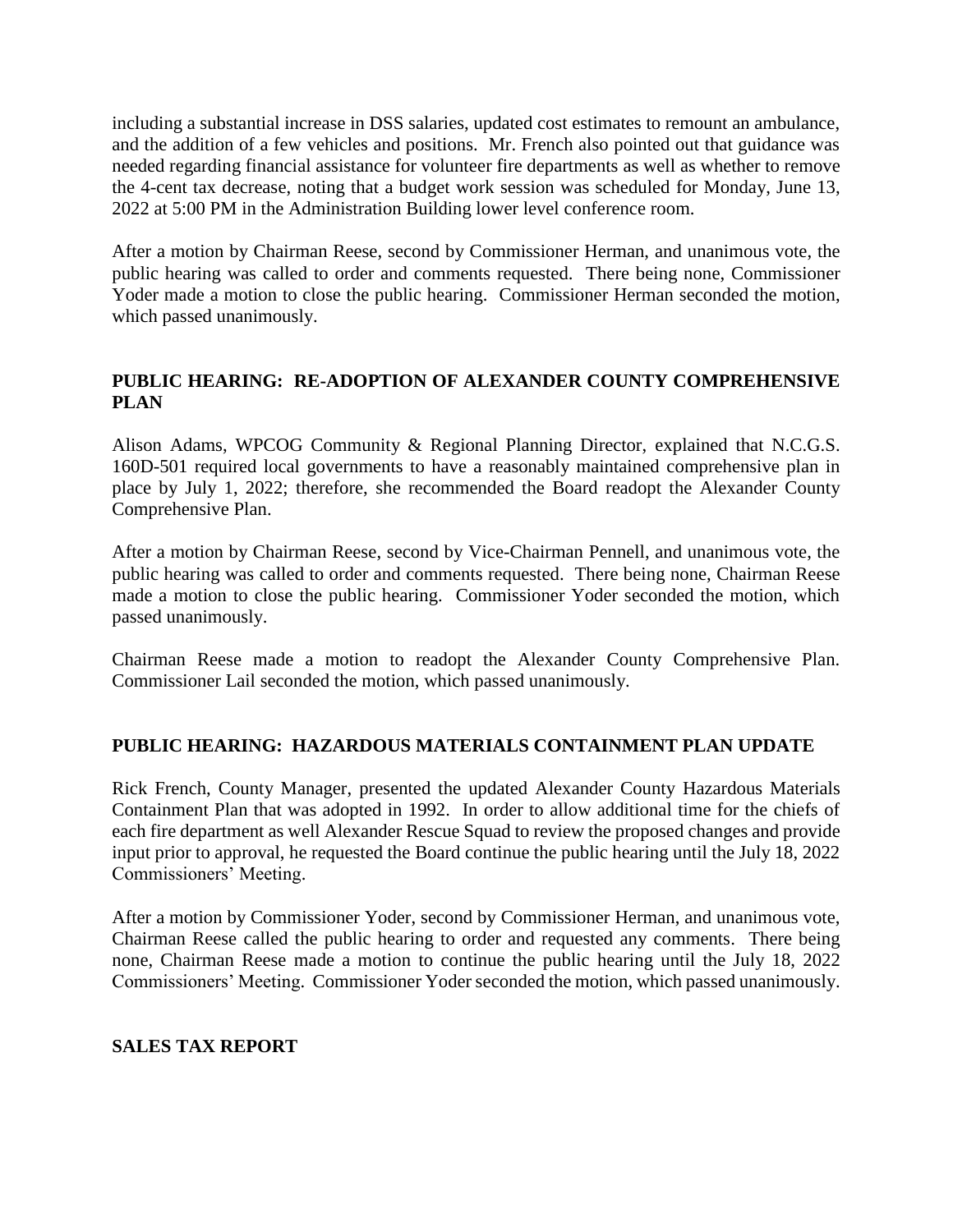Rick French, County Manager, stated that a total of \$5,013,240 has been collected in sales tax revenue through May 2022 (\$1,437,743 is new sales tax for economic development, public education, and community colleges). This amount is 78.23% of the \$6,408,655 budgeted with 75% of the budget year expired and an increase of 13.28% over last year.

#### **BUDGET ORDINANCE AMENDMENTS #98 - #103**

Jamie Starnes, Clerk to the Board, reviewed the purpose of Budget Amendments #98 - #103 as follows:

Budget Amendment #98 – To increase the Detention Center budget for 1) estimated medical supplies and inmate medical bills for the remainder of FY 2022 including a single invoice of almost \$49,000 for a safekeeper inmate held in State custody and 2) the estimated cost of inmate meals for the remainder of FY 2022.

Budget Amendment #99 – To increase the DSS budget for LIEAP supplemental payments issued to households during the State FY 2021-2022.

Budget Amendment #100 – To increase the Library budget for donations received in excess of original budget estimates.

Budget Amendment #101 – To adjust the General Fund budget for FY 2022 personnel costs that differ from original budget estimates.

Budget Amendment #102 – To adjust the Solid Waste and Landfill Closure Funds for FY 2022 personnel and operating costs that differ from original budget estimates.

Budget Amendment #103 – To budget for a deobligation of the Borealis Compounds Building Reuse CDBG Project grant funds due to circumstances that prevented completion of the grant-funded activities.

Commissioner Herman made a motion to approve Budget Amendments #98 - #103. Commissioner Yoder the motion, which passed unanimously.

## **BOARD APPOINTMENTS & REAPPOINTMENTS**

Rick French, County Manager, requested the reappointment of Nancy Coley and Commissioner Larry Yoder to the Historic Preservation Committee for 3-year terms.

Commissioner Lail made a motion to approve the reappointments. Commissioner Yoder seconded the motion, which passed unanimously.

#### **OTHER BUSINESS**